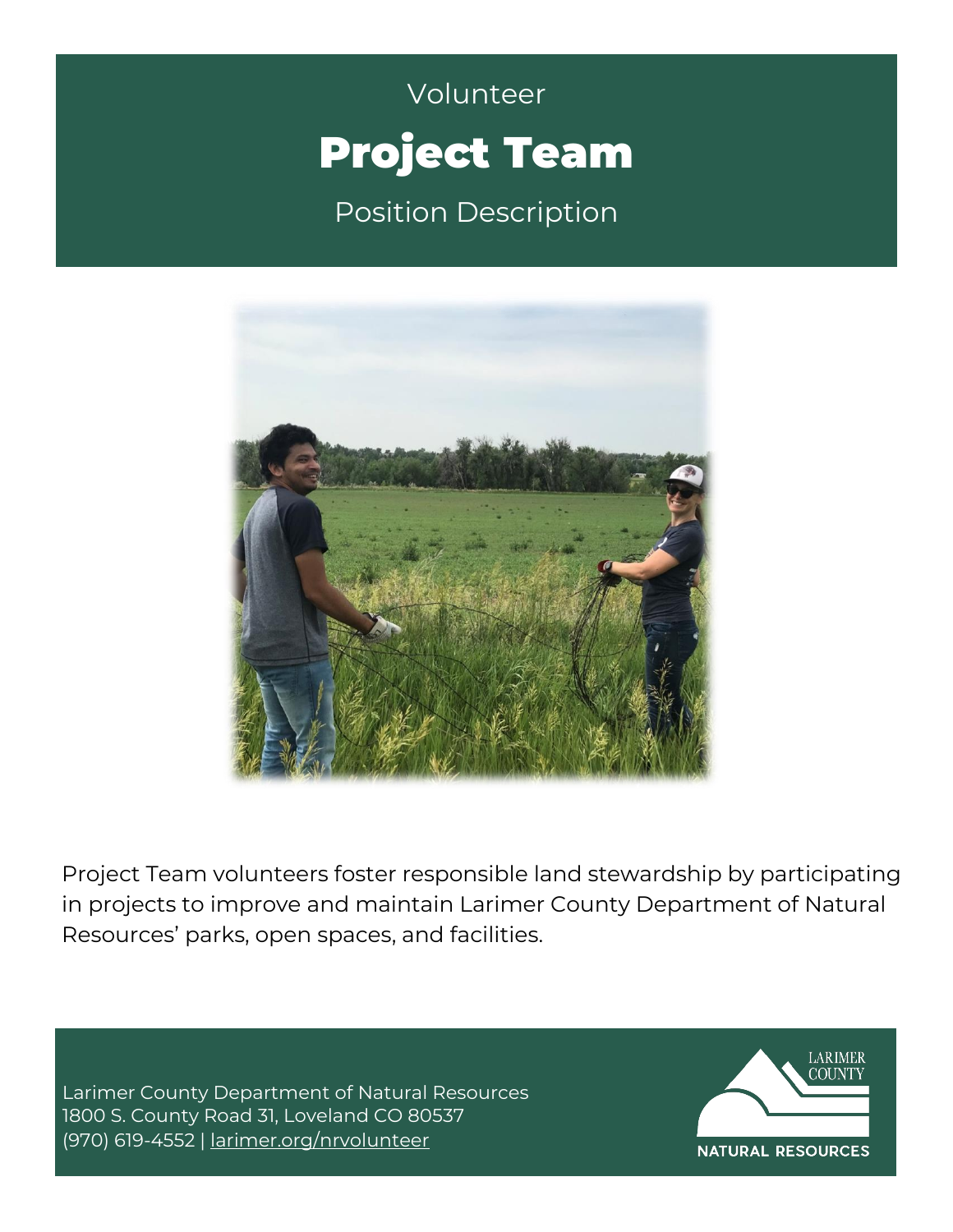### Volunteer Position Description **Project Team**

*Our mission is to establish, protect and manage significant regional parks and open lands providing quality outdoor recreational opportunities and stewardship of natural resources values. We are committed to fostering a sense of community and appreciation for the natural and agricultural heritage of Larimer County for present and future generations.* 

#### **Position Summary:**

Project Team volunteers support Larimer County Department of Natural Resources (LCDNR) staff by assisting with various stewardship, facility and maintenance projects. Projects include trail maintenance, wildlife habitat improvements, tree and shrub planting, campground renovations and more. Project Team volunteers are stewards of our natural areas, preserving them for future generations while gaining new skills and having fun getting dirty.

#### **Benefits:**

- Be an integral part of promoting LCDNR's mission and fostering stewardship values
- Learn from experienced staff and work with people with similar interests
- Be physically active outdoors
- Know that you are making a difference and a visible impact
- Flexible schedule
- Participate in fun appreciation and social events
- Complete 20+ volunteer hours in a calendar year & receive a LCDNR parking pass

#### **Requirements:**

- Must be friendly, courteous, and respectful
- Team player and able to work cooperatively in a group setting
- Follow guidance, directions and safety instructions of LCDNR staff and other volunteers
- Good communication skills
- Be in good physical condition: ability to lift up to 25 lbs., walk at least a mile, bend, stoop, push and climb stairs – *certain projects will have more demanding physical requirements which will be communicated in advance*
- Experience with physical labor skills such as landscaping, maintenance, "handyman", construction , etc. are helpful but not required
- Ability to provide own transportation
- Must abide by park regulations and safety guidelines
- Understanding and acceptance of the potential risks for this volunteer position such as inclement weather, potentially dangerous rattlesnake or other wildlife encounters, and injuries resulting from the physical duties associated with a project.



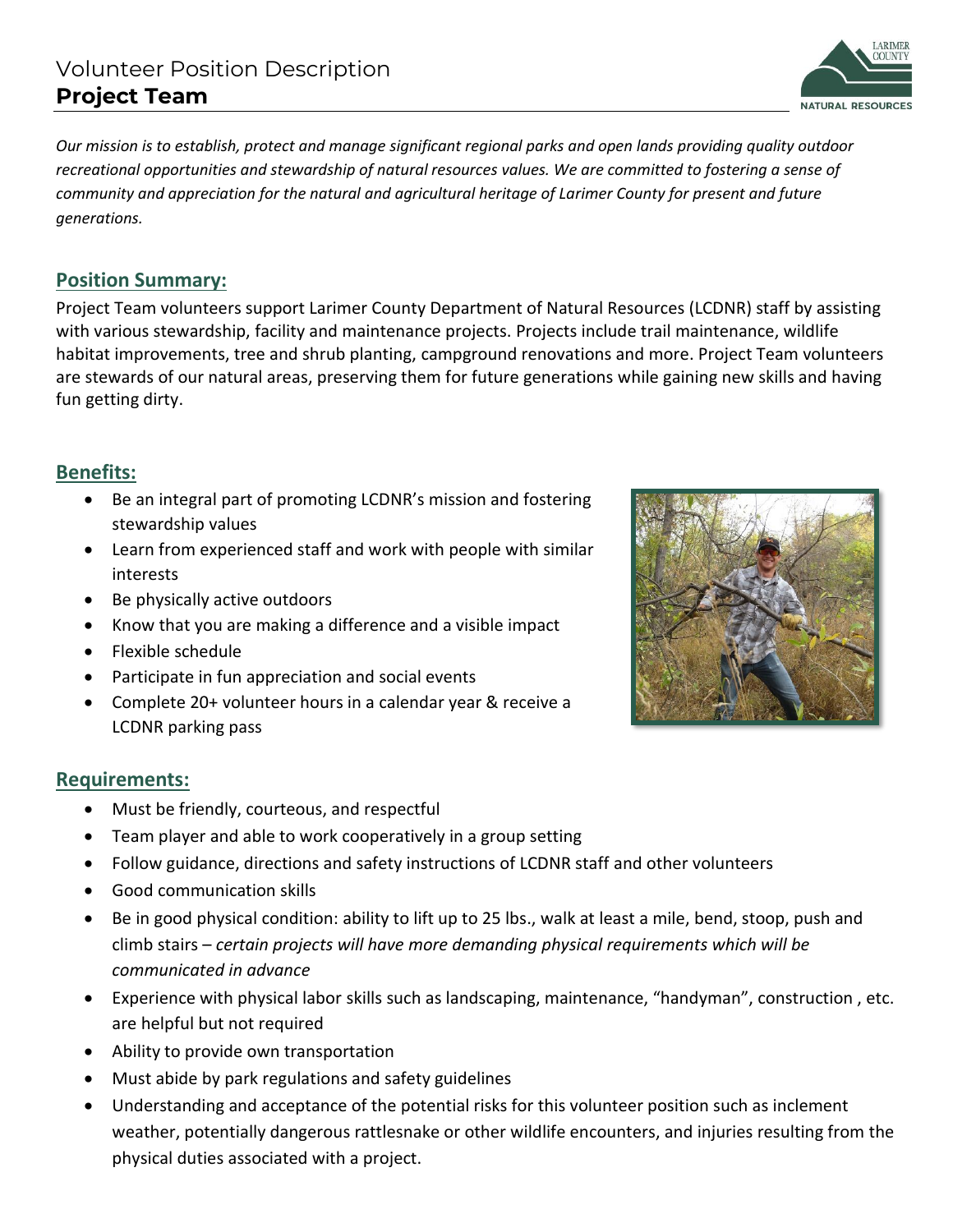

#### **Duties:**

- Open & read emails from LCDNR announcing upcoming projects
- Review project specific details before committing to an opportunity to ensure you are capable of the physical duties and time requirements
- Listen to and follow all safety guidelines and instructions given by LCDNR staff or volunteer leaders
- Arrive on time and prepared to work
- Use offero.larimer.org, LCDNR's volunteer software, to sign-up for projects. Check the calendar for upcoming project opportunities
- Responsible for removing yourself from a project if you are no longer able to participate
- Dress appropriately and bring necessary supplies for the assigned project. Typically, this includes wearing sturdy closed-toed shoes, sun protection (hat, sunglasses, sunscreen), water, snacks/lunch, clothing layers for variable weather conditions, leather work gloves, and anything else you'll need for a day outdoors
- Work with community, corporate and/or partner groups on projects by filling in to help meet the minimum group size requirement of 10 volunteers
- All tools and project materials are provided

### **Training:**

- New Volunteer Orientation (1 hour)
- On the project training varies by project

### **Schedule:**

- Projects and dates vary and typically occur on weekdays. Opportunities are available September May
- Volunteers register themselves for the projects that work best for their personal schedule, interests, and/or physical abilities